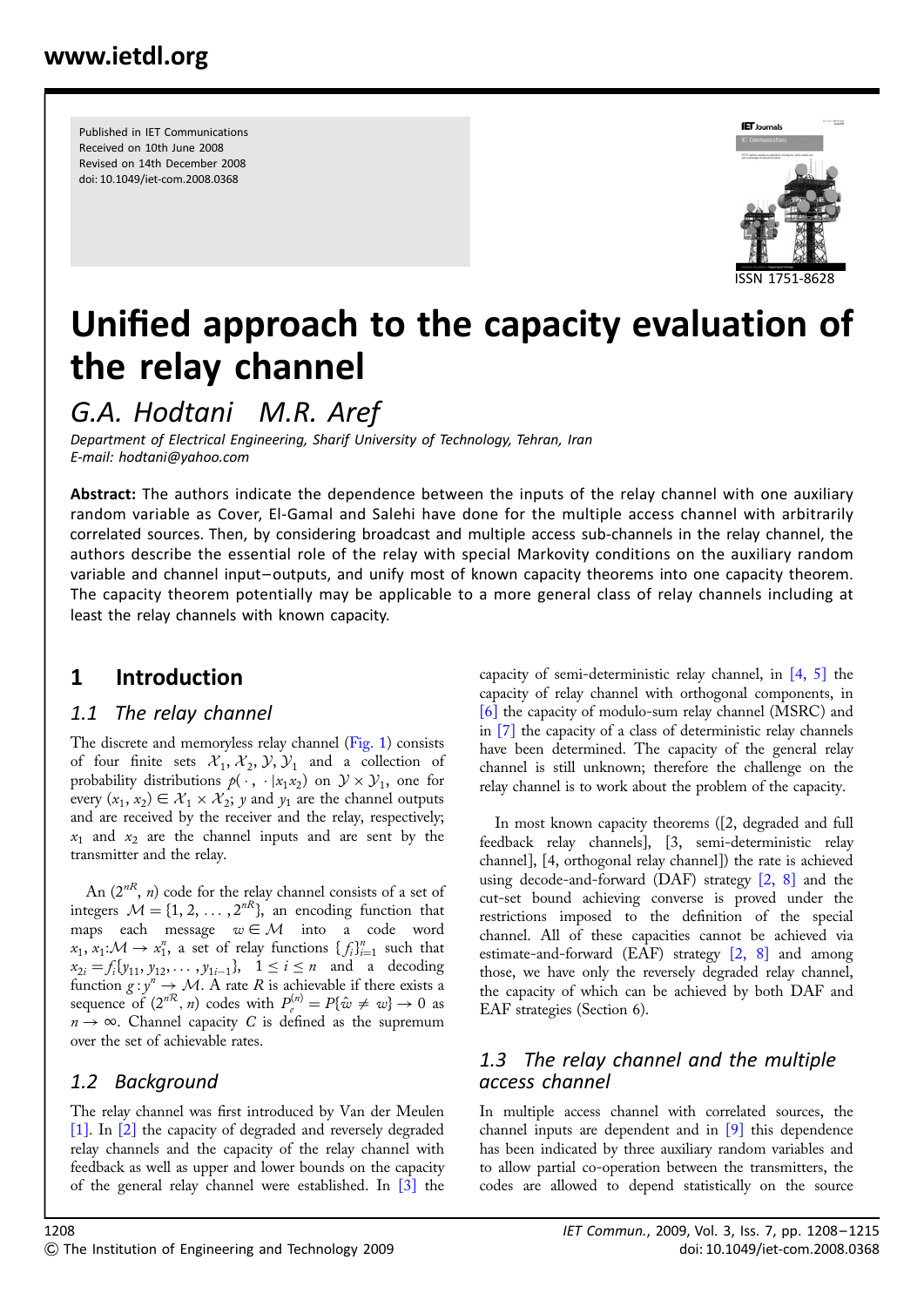outputs. In the relay channel, there is only one source and the channel inputs are dependent; we can indicate this dependence with one auxiliary random variable and allow the codes to depend on the source outputs as in  $[9]$ .

#### 1.4 Our work

Here, we define almost general relay channel with decodeand-forward (AGRCDAF) strategy and determine its capacity. Then we show that all of the relay channels with known capacity are special cases of it. We have unified the previous capacity theorems into one theorem towards clarifying, helping and co-operating role of the relay in the relay channel and in all of these theorems. Our theorem is applicable at least to those relay channels that satisfy the constraints of the theorem. DAF strategy is one of many possible coding schemes and the best scheme till date. Of course, we do not claim that it is optimal for any relay channel.

Also, we show that our capacity theorem is consistent with the capacity regions for broadcast channel with degraded message sets and the multiple access channel with partially co-operating encoders (in a special case).

#### 1.5 Paper organisation

The paper is organised as follows. In Section 2, we categorise the relay channels into two groups. In Section 3, the role of the relay is described mathematically and in Section 4, we define AGRCDAF, that includes interpretation, the definition and explanation of the properties of AGRCDAF. In Section 5, the capacity of the AGRCDAF is determined and proved. In Section 6, we show that the known capacity theorems are special cases of our capacity theorem and also validate our capacity theorem by its consistency with previous results regarding special broadcast channel and multiple channel with co-operating encoders (in a special case). Finally, the conclusion in Section 7.

## 2 Two important groups of the relay channels

The inputs  $X_1X_2$  in Fig. 1 can be dependent or independent. One auxiliary random variable U, which is related to  $X_1X_2$ by a distribution function  $p(x_1x_2u)$ , can indicate the dependence of the inputs. In this case the relay can decode U of  $X_1$  through  $X_2Y_1$  ( $U \neq \emptyset$ ). When the inputs are independent, the relay estimates  $\hat{Y}_1$  of  $Y_1(U = \varnothing)$  [2].

To date, two important coding strategies or the combination of them have been applied to the relay channels to obtain the best rates in different situations [2, 8]. Therefore we can categorise the relay channels into two groups: the relay channels with DAF strategy ( $U \neq \emptyset$ ); and the relay channels with EAF strategy  $(U = \emptyset)$ .

#### 2.1 The relay channels with DAF strategy

DAF strategy is one of many possible coding schemes (although the best scheme up to now) that gives the best rate when the channel between the sender and the relay is a good one. To date the best rate of DAF strategy is the rate in [2, theorem 7,  $\hat{Y}_1 = \emptyset$ ,  $V = X_2$ ,  $U = (X_2, U)$ ] for the relay channel in Fig. 1

$$
R = \sup_{p(x_2x_2u)} \min\{I(X_1X_2; Y),
$$
  

$$
I(U; Y_1|X_2) + I(X_1; Y|X_2U)\} (a_1)
$$

where supremum is taken over all by  $p(x_1x_2u)$  and U is an auxiliary random variable.

#### 2.2 The relay channels with EAF strategy

EAF strategy gives the best rate when the channel between the relay and the receiver has a better quality. To date the best rate obtained by this strategy is the rate  $R_1^*$  in [2, theorem 6]

$$
R_1^* = \sup I(X_1; Y\hat{Y}_1 | X_2)
$$

subject to the constraint

$$
I(X_2; Y) \ge I(Y_1; \hat{Y}_1 | X_2 Y)
$$

where the supremum is taken over all joint distribution on  $\mathcal{X}_1 \times \mathcal{X}_2 \times \mathcal{Y} \times \mathcal{Y}_1 \times \mathcal{Y}_1$  of the form

$$
p(x_1x_2 y y_1 \hat{y}_1) = p(x_1)p(x_2)p(yy_1|x_1x_2)p(\hat{y}_1|y_1x_2) \quad (a_2)
$$

and  $\|\hat{Y}_1\| < \infty$ , where  $\|\cdot\|$  indicates the cardinality.

In [10] for the noisier relay-receiver channel, that is

$$
I(\hat{Y}_1; Y_1 | X_2 Y) - I(\hat{Y}_1; X_1 | X_2 Y) \le I(X_2; Y) \le I(\hat{Y}_1; Y_1 | X_2 Y)
$$

the following rate  $R_2^*$  (the rate less then  $R_1^*$ ) is achieved

$$
R_2^* = \sup \{ I(X_1; Y | X_2) - H(\hat{Y}_1 | X_2 Y X_1) + I(X_2; Y) + H(\hat{Y}_1 | X_2 Y_1) \}
$$

where supremum is taken over by  $(a_2)$ .

In [11] with EAF strategy, a rate has been obtained when the channel inputs are block internally dependent instead of the independence of the inputs in  $(a_2)$ .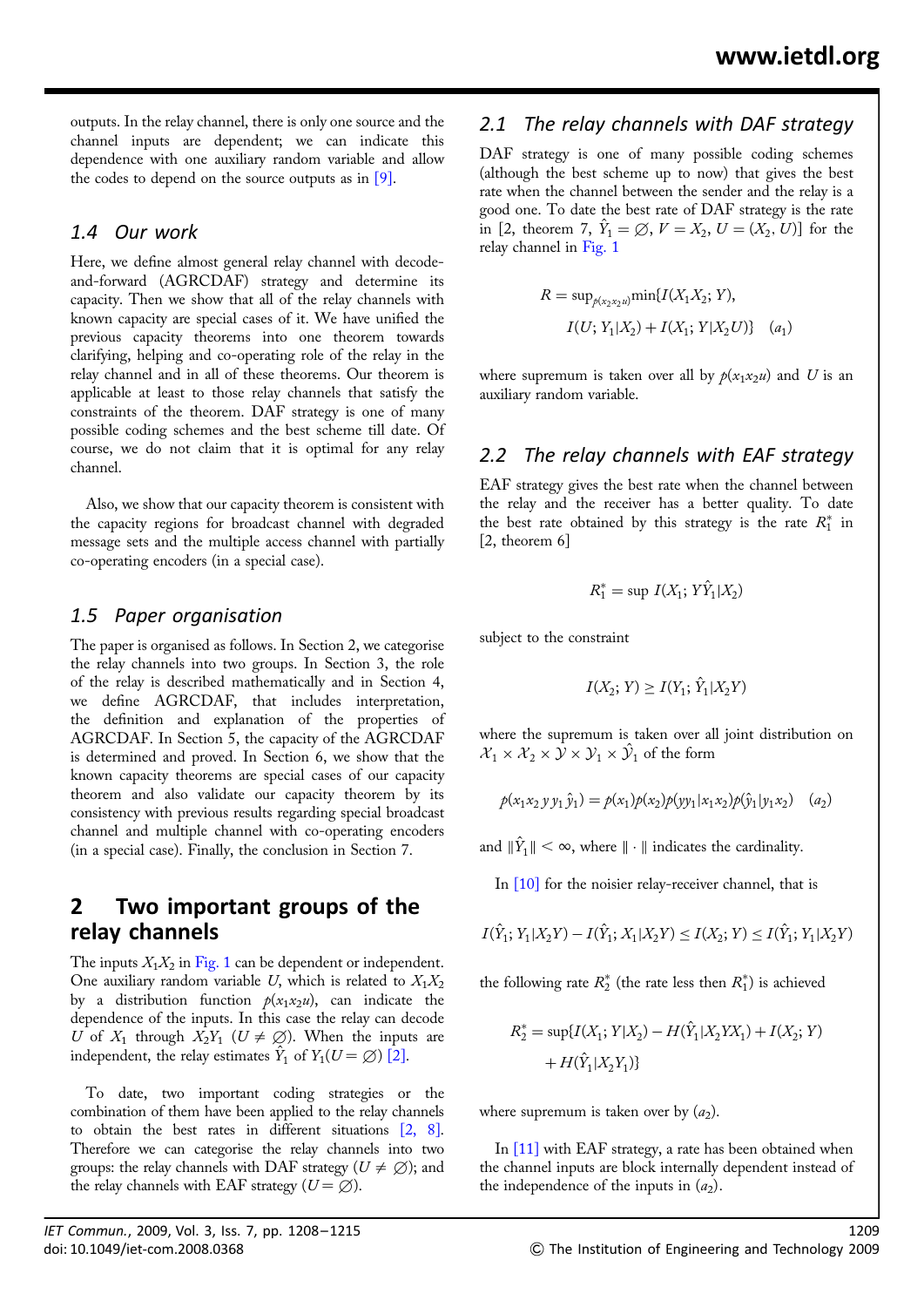## 3 Mathematical description of the relay

#### 3.1 Mathematical description of the relay's role

The main idea of Van der Meulen  $[1]$  in introducing the relay channel and the main explanation in [2] about the relay channel are as follows.

When  $Y$ (Fig. 1) cannot communicate with  $X_1$ , the relay  $Y_1$ can co-operate with Y in making the communication possible and or increasing the rate of data transmission, namely,  $Y_1$ along with  $X_2$ , can decode some information from the message sent to Y by  $X_1$ , and then transmit it to Y by  $X_2$ . The receiver, upon receiving Y, can find  $X_2$  and then decode the information understood and transmitted by the relay, thereby understanding  $X_1$ .

Since [1, 2], thus far, the relay channel has been described statistically by probability distributions  $p(yy_1|x_1x_2)$ . This description may be any observation of statistical behaviour of the channel and can also show other channels, such as two way and interference channels. In all of these descriptions, the helping role of the relay and the co-operation between the sender and the relay, in other words, the logical foundations of the relay's definition are not seen clearly.

In [9] the dependence between the inputs of the multiple access channel with correlated sources has been shown using auxiliary random variables and here, similarly, we can reveal the relay's role and describe the correlation between channel inputs by one auxiliary random variable U, the mathematical relationship of which to  $(X_1X_2YY_1)$ , for any relay channel, can be stated as

$$
p(x_1x_2uyy_1) = p(x_1x_2u)p(yy_1|x_1x_2)
$$
 (i)

where,  $U$  is related to  $YY_1$  through the co-operation between  $X_1X_2$  and  $X_1X_2$  are related to U with  $p(x_1x_2u)$ . Then, we can axiomise the essential property of the relay and explain mutual relations of  $(X_1X_2YY_1U)$ , as follows.

## 3.2 Mathematical description of the relay's co-operation

For the relay we have two cases:

Case 1: The relay co-operates with the sender and is not useless. In this case:

First, the relay  $(X_2Y_1)$  understands U of  $X_1$ . Mathematically  $X_1 \rightarrow U \rightarrow X_2Y_1$  or necessarily

$$
X_1 \to X_2 U \to Y_1 \qquad \text{(ii)}
$$

Second, the relay must be better than the receiver in finding U.

Mathematically

$$
U \to X_2 Y_1 \to Y \qquad \text{(iii)}
$$

Case 2: The relay is useless, that is, the receiver is itself better than the relay in finding U and  $X_1$  (sufficiently  $UX_1 \rightarrow Y \rightarrow Y_1X_2$  or necessarily from (6) below  $X_1 \rightarrow X_2 UY \rightarrow Y_1$ , or sufficiently the condition (ii) and the accompanying condition

$$
Y_1 \to X_1 X_2 U \to Y \qquad (iv)
$$

So, we can define a more general class of relay channels, considering (ii), (iii) and (iv), as follows in Section 4.

## 4 Almost general relay channel with DAF strategy

Auxiliary random variables have been used in achievability results (interference channels [12], Z-channels [13], cognitive radio channels [14], broadcast channels [15 and references therein], multiple access channels [9, 16], relay channels [2]), in capacity results (broadcast channels [15 and references therein], relay channels [7], side information channels [17], multiple access channels [9, 18]) and in defining channels (less noisy broadcast channels [19], modified interference channels [12], modified cognitive radio channels [14]). Here we use one auxiliary random variable in the definition and the capacity of a class of relay channels.

As mentioned in the introduction, most of known capacity theorems ([2, degraded and full feedback relay channels], [3, semi-deterministic relay channel], [4, orthogonal relay channel]) have their achievability parts by DAF strategy and have their cut-set bound achieving converses under the restrictions imposed to the definition of the special channel. Now, having considered this common property for known capacity theorems and also the explanations in Section 3, we can gather all these as Markovity conditions consistent with logical foundations of the definition of the relay channel.

Definition: A discrete and memoryless relay channel  $p(yy_1|x_1x_2)$  (Fig. 1) is said to be AGRCDAF strategy if there exists joint distribution  $p(x_1x_2u)$  such that

$$
X_1 \to X_2 U \to Y_1 \tag{1}
$$

$$
U \to X_2 Y_1 \to Y \tag{2}
$$

$$
Y_1 \to X_1 X_2 U \to Y, \qquad U \neq X_1 \tag{3}
$$

where

$$
p(x_1x_2uyy_1) = p(x_1x_2u)p(yy_1|x_1x_2)
$$
 (4)

and U is one auxiliary random variable in all  $(1)$ – $(3)$  and represents the information decodable by the relay, of  $X_1$ through  $Y_1$  and  $X_2$ .

*Remark:* In this definition,  $U =$  constant does not represent the decodable information and therefore it is not and need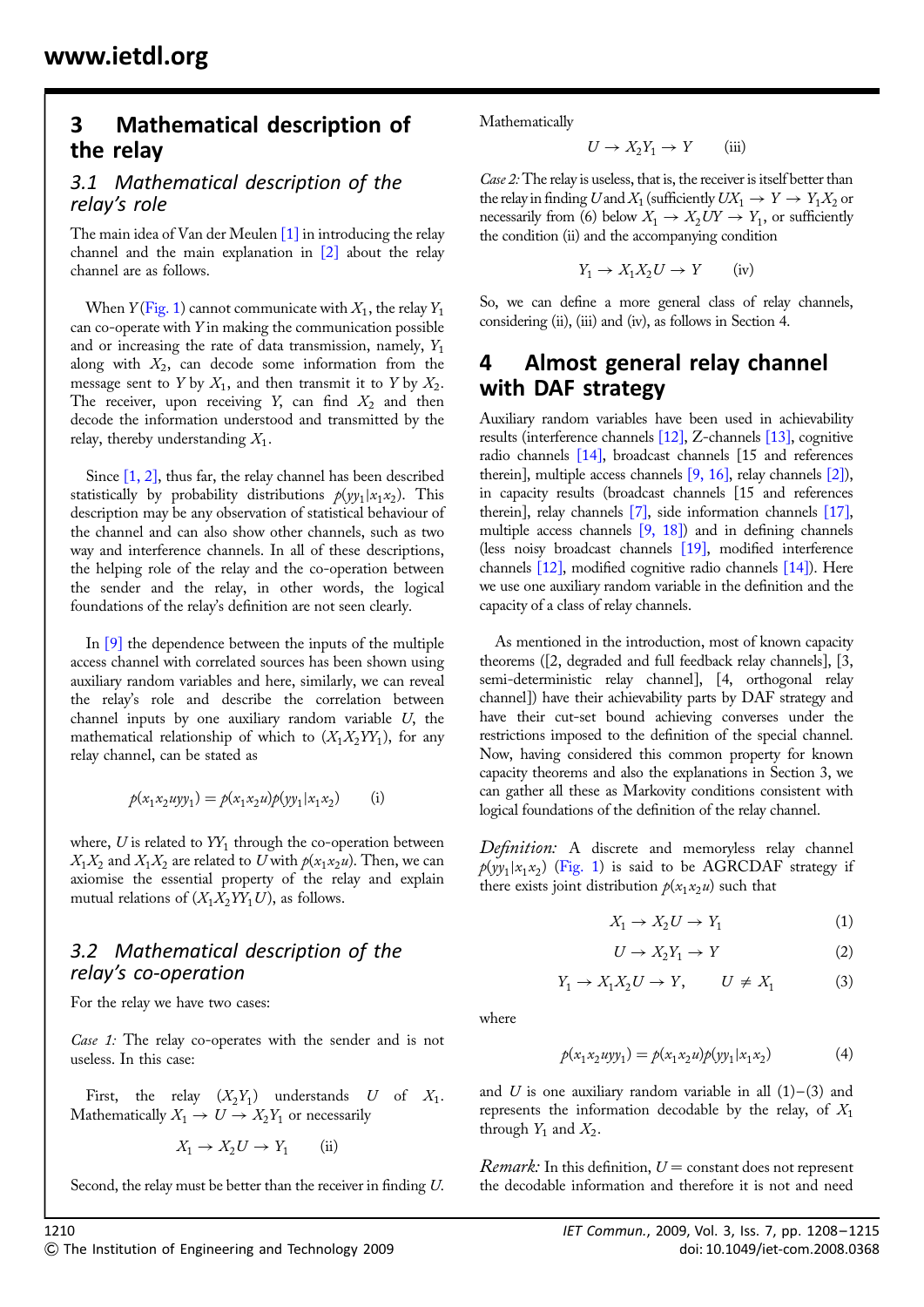

Figure 1 Relay channel

not be permissible because:  $U = constant$ , carries no information and according to (1), it is not decodable  $(X_1 \rightarrow X_2 \rightarrow Y_1)$  and hence, the relay cannot and need not decode and forward anything, whereas every AGRCDAF must decode something  $U$  of  $X_1$ .

#### 4.1 The interpretation of the definition

1. The relay channel aims to send  $X_1$  to Y and the receiver needs the co-operation of the relay to find  $X_1$ , otherwise the relay is useless.

2. The relay generally does not understand  $X_1$  fully (the channel is not a degraded one in general) and only understands  $U$  of  $X_1$ , through  $X_2Y_1$  and nothing. Mathematically  $X_1 \rightarrow U \rightarrow X_2Y_1$  or necessarily (1) in the definition.

3. The relay must be better than the receiver in finding U, otherwise the relay is useless. Mathematically  $U \rightarrow X_2Y_1 \rightarrow Y$ , (2). In other words by  $X_2 = \emptyset$ , the broadcast sub-channel  $(X_1 \rightarrow Y_1)$  must be a less noisy channel [19] regarding U, (sufficiently  $U \rightarrow Y_1 \rightarrow Y$ ).

4. In useless cases of the relay, the receiver is itself better than the relay in finding U and  $X_1$  (sufficiently  $UX_1 \rightarrow Y \rightarrow Y_1X_2$ or necessarily from (6) below  $X_1 \rightarrow X_2 U Y \rightarrow Y_1$ , or sufficiently (3) accompanying (1) in the definition).

## 4.2 Some properties of AGRCDAF

For Markov chains on arbitrary random variables of  $X$ ,  $W$ ,  $Z$ and Y according to the relation

$$
I(X; Z, Y|W) = I(X; Z|W) + I(X; Y|Z, W)
$$
  
=  $I(X; Y|W) + I(X; Z|Y, W)$  (5)

and the non-negativity of mutual information, it is readily shown that

$$
X \to W \to (Z, Y) \Longleftrightarrow \begin{Bmatrix} X \to W \to Z \\ \text{and} \\ X \to (W, Z) \to Y \end{Bmatrix}
$$

$$
\Leftrightarrow \begin{Bmatrix} X \to W \to Y \\ \text{and} \\ X \to (W, Y) \to Z \end{Bmatrix}
$$
(6)

Lemma 1: For the AGRCDAF, we have

$$
p_1: X_1 \to X_2UY \to Y_1 \tag{7}
$$

 $p_2$ : If  $Y_1 = f(X_1, X_2)$  then U can be a function of  $X_1$  and  $X_2$ 

$$
p_3: I(U; Y_1 | X_2) = I(X_1; Y_1 | X_2)
$$
 (8a)

$$
I(X_1; Y | X_2 U) = I(X_1; Y | X_2 Y_1)
$$
 (8b)

Proof of Lemma 1:

p1:

$$
(3) \Rightarrow Y_1 \rightarrow X_1 X_2 U \rightarrow Y
$$
  
\n
$$
(1) \Rightarrow Y_1 \rightarrow X_2 U \rightarrow X_1
$$
  
\n
$$
\begin{cases}\n(7) \\
\Rightarrow \text{and} \\
Y_1 \rightarrow X_2 U \rightarrow Y\n\end{cases}
$$
  
\n(9)

 $p_2$ : (1)  $\Rightarrow$   $H(Y_1 | X_2 U) = H(Y_1 | X_2 U X_1) = 0 \Rightarrow Y_1$  is a function of  $X_2$  and  $U \Rightarrow U$  can be a function of  $X_1$  and  $X_2$ .

p<sub>3</sub>: For  $U = X_1$ , (8a) is obvious and both sides of (8b) are zero from(2), but for  $U \neq X_1$ , we have

$$
(4) \Rightarrow (U \to X_1 X_2 \to Y_1) \tag{10}
$$

then (10) and (1)  $\stackrel{(6)}{\Rightarrow}$  (8a)

and  $I(X_1; Y | X_2U) = H(Y | X_2U) - H(Y | X_2X_1U) \stackrel{(9)}{\rightarrow}$  $\Rightarrow^{\sim}_{(3)} H(Y)$  $X_2 U Y_1$ ) –  $H(Y|X_2X_1 U Y_1) \stackrel{(2)}{\Rightarrow}$  $\bigoplus_{(4),(6)}^{\infty} H(Y|X_2Y_1) - H(Y|X_1X_2Y_1) =$  $I(X_1; Y | X_2 Y_1).$ 

## 5 The capacity of the agrcdaf

Theorem: The capacity of the AGRCDAF is given by

$$
C = \sup_{\hat{p}(x_1, x_2, u)} \min\{I(X_1, X_2; Y), I(U; Y_1 | X_2) + I(X_1; Y | X_2 U)\}
$$
\n(11)

where supremum is taken over all  $p(x_1x_2u)$  for which (4) satisfies  $(1)$ – $(3)$ .

Proof of the theorem: Achievability: It can be directly proved using random coding and random binning but here the proof is omitted, because it can be derived from [2, theorem 7] by the substitution of  $\hat{Y}_1 = \emptyset$ ,  $V = X_2$ ,  $U = (X_2, Q)$  and renaming  $Q$  by  $U$ , as statement  $R$  in  $(a_1)$  of Section 2 or it can be seen in [4, theorem 2.4] and in  $\lceil 3 \rceil$ .

Converse: From (8a) and (8b) in Lemma 1, in both cases  $U = X_1$  and  $U \neq X_1$ , the achievability result coincides with the max flow-min cut upper bound in  $[2]$  and the converse proof is completed. Or we can prove the converse using Fano's inequality [20] and the following inequalities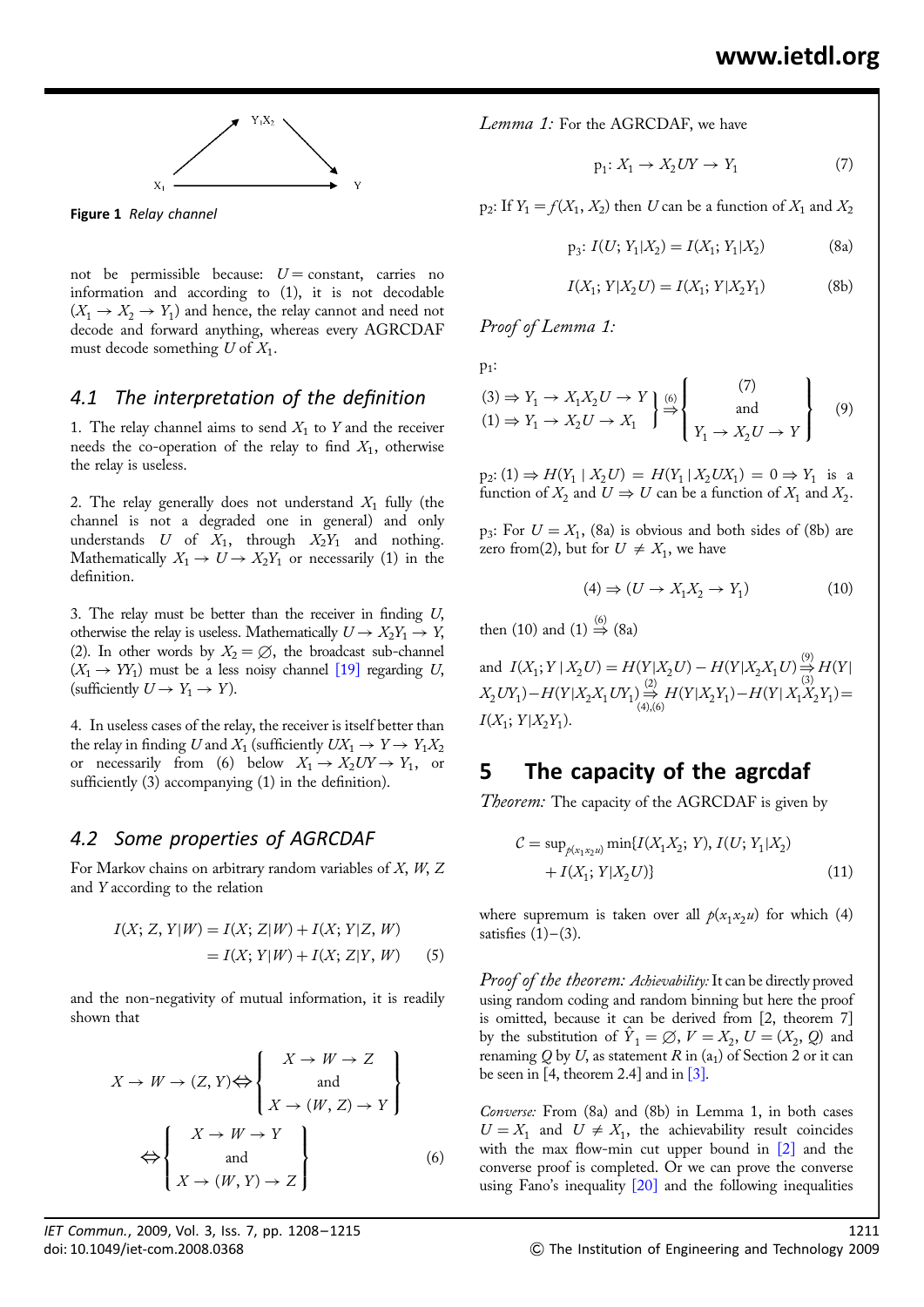the proof of which is omitted for brevity

$$
I(w; \underline{Y}) \le \sum_{i=1}^{n} I(X_{1i}X_{2i}; Y_i) \text{ and } I(w; \underline{Y})
$$
  

$$
\le \sum_{i=1}^{n} I(U_i; Y_{1i}|X_{2i}) + I(X_{1i}; Y_i|X_{2i}U_i)
$$

where  $w$  is the message to be sent from the sender to the receiver and  $Y$  is the received sequence at the receiver in Fig. 1.

## 6 The results of the theorem

## 6.1 Relay channel  $(U \neq \varnothing)$

Till now, for the relay channel, the capacity achievable by DAF strategy has been found in the following special cases:

1. Degraded relay channel (and Gaussian degraded relay channel) in [2].

2. Reversely degraded relay channel in [2].

3. The relay channel with full feedback in [2] and with partial feedback (receiver-relay feedback) in [21].

- 4. Semi-deterministic relay channel in [3].
- 5. The relay channel with orthogonal components in [4, 5].

Now, we prove that the capacity of all of the above special relay channels is derived from our capacity theorem. In other words, we show that our general model defined as AGRCDAF includes all of the above special models as its sub-sets.

1. If  $U = X_1$  (or  $U = g(X_1)$  and g is reversible), then there exists  $p(x_1x_2u) = p(x_1x_2)$  such that for degraded relay channel from (4) we have  $p(x_1x_2yy_1) = p(x_1x_2)p(y_1|x_1x_2)p(y|x_2x_1) \rightarrow$ (2); and (1) is obvious from  $U = X_1$ , then, in accordance with (2), a degraded relay channel is one AGRCDAF and (11) gives (12) in [2, theorem 1]  $C = \sup_{\phi(x_1, y_2)}$  $min\{I(X_1X_2; Y), I(X_1, Y_1|X_2)\}.$ 

2. If  $U = X_2$ , then there exists  $p(x_1x_2u) = p(x_1x_2)$  such that for a reversely degraded relay channel from (4) we can have  $p(x_1x_2yy_1) = p(x_1x_2)p(y|x_1x_2)p(y_2|x_2) \rightarrow (3)_{(6)}$  and (1) and also (2) is obvious from  $U = X_2$ ; (3), (1)  $\rightarrow$  ( $X_1 \rightarrow$  $X_2Y \to Y_1$ ) or from (7) by  $U = X_2$  we have  $(X_1 \to X_2)$  $X_2Y \rightarrow Y_1$ ), then, a reversely degraded relay channel is one AGRCDAF the capacity of which is obtained from (11)  $C = \max_{p(x_1)} \max_{x_2} I(X_1; Y | x_2).$ 

And, in this case, as mentioned in the definition,  $U =$  constant is not permissible and the relay cannot,  $(X_1 \rightarrow X_2 \rightarrow Y_1)$  or does not need (U has no information for the relay) decode anything and can send what it receives, thus,  $X_2 = g(Y_1)$  or  $Y_1 = f(X_2)$  (g is reversible) and  $(1)$ – $(3)$  are obvious and  $(11)$  reduces to the capacity of reversely degraded relay channel.

*Remark:* The capacity of reversely degraded relay channel can also be achieved by EAF strategy.

For the reversely degraded relay channel (Fig. 1), we have

$$
X_1 \to X_2 Y \to Y_1 \tag{12}
$$

and from [2, theorem 6], for EAF strategy, the following rate is achievable

$$
R = I(X_1; Y\hat{Y}_1 | X_2)
$$
 (13)

with the relation from the channel distribution

$$
X_1 Y \to X_2 Y_1 \to \hat{Y}_1 \tag{14}
$$

and (12), (14)  $\stackrel{(6)}{\longrightarrow}$ 

$$
X_1 \to X_2 Y \to \hat{Y}_1 \tag{15}
$$

and (14), (1)  $\stackrel{(6)}{\longrightarrow}$ 

$$
X_1 \to X_2 \to \hat{Y}_1 \tag{16}
$$

then, from  $(13)$ , using  $(15)$  and  $(16)$ , we have

$$
R = I(X_1; Y\hat{Y}_1 | X_2) = I(X_1; Y | X_2) = I(X_1; Y | X_2 \hat{Y}_1)
$$

3. The capacity of the relay channel with full feedback (theorem 3 in [2]) is obtained from (11) by  $U = X_1$  and  $Y_1 \to (Y, Y_1)$ 

$$
\mathcal{C}_{FB} = \sup_{p(x_1, x_2)} \min\{I(X_1X_2; Y), I(X_1; YY_1|X_2)\}
$$

4. If  $Y_1 = f(X_1X_2)$ , then  $Y_1$  is known at the transmitter (assuming that the transmitter knows the first symbol of  $X_2$ ) and noting to the relay function) and according to the property  $p_2$ , U is also a function of  $X_1$  and  $X_2$  and we can put  $U = Y_1$ , then there exists  $p(x_1x_2u) = p(x_1x_2y_1)$  such that in this case,  $(1)$ – $(3)$  are obvious for every  $(4)$  and  $(11)$ reduces to the capacity of semi-deterministic relay channel in [3, corollary(6)]

$$
C = \max_{p(x_1, x_2)} \min\{I(X_1X_2; Y), H(Y_1|X_2) + I(X_1; Y|X_2Y_1)\}
$$

5. If  $X_1 = (X_D, X_R)$  and  $U = X_R$ , then there exists  $p(x_1x_2)$  $u = p(x_Rx_Dx_2)$  such that for orthogonal relay channel from (4) we can have

$$
p(x_2x_Rx_Dyy_1) = p(x_2)p(x_R|x_2)p(x_D|x_2)p(y_1|x_2x_R)p(y|x_2x_D)
$$
\n(17)

From (17), which is the definition of orthogonal relay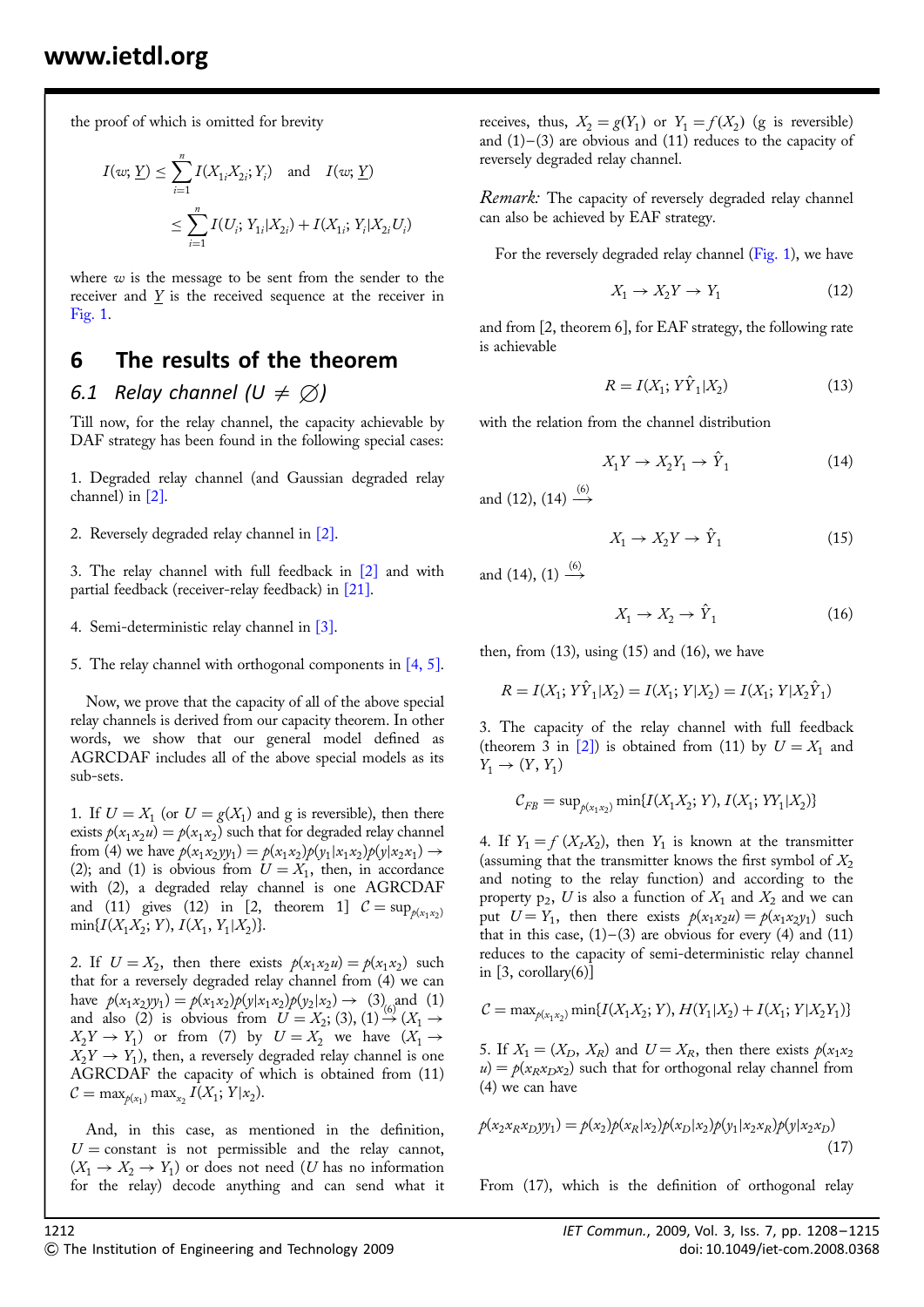channel  $[5]$ , we have

$$
X_D \to X_2 \to X_R \tag{18}
$$

$$
X_D Y \to X_2 X_R \to Y_1 \tag{19}
$$

$$
X_R \to X_2 X_D \to Y \tag{20}
$$

and (19)  $\stackrel{(6)}{\longrightarrow}$  (1) and (3), and (18) and (20)  $\stackrel{(6)}{\longrightarrow}$ 

$$
(X_R \to X_2 \to Y) \tag{21}
$$

 $(19) \rightarrow$ 

$$
(Y \to X_2 X_R \to Y_1) \tag{22}
$$

(21) and (22)  $\rightarrow \rightarrow$ 

$$
(X_R \to X_2 Y_1 \to Y) \tag{23}
$$

Then, a relay channel with orthogonal components in [5] becomes one AGRCDAF (or the model (17) is a sub-set of our general model) and the capacity in (11) is readily reduced to the capacity in  $\boxed{5}$  [using (20), (21)]

$$
C = \max_{p(x_2)p(x_R|x_2)p(x_D|x_2)} \min\{I(X_D X_2; Y), I(X_R; Y_1 | X_2) + I(X_D; Y | X_2)\}
$$

6.1.1 Note. Clear demarcation of novelty of our general model in relation to the other works such as  $[4, 5]$ :  $N_i$ : As mentioned before, the common part of the capacity theorem for orthogonal relay channel in [4, 5] and our capacity theorem is the achievability part. This part is a consequence of Cover and El Gamal's work [2, theorem 7] as we have written in the proof of our theorem.

 $N_2$ : The new and interesting part of our theorem is its converse and the differences are below.

a. The orthogonal relay channel in [4, 5] and other special relay channels are all sub-sets of our general model (AGRCDAF) as we have shown in the above.

b. In  $[4, 5]$  it has been proved that the common rate from [2, theorem 7] is the capacity of orthogonal relay channel only, but we have proved that this common rate is the capacity of a more general model (AGRCDAF) including orthogonal and other special relay channels.

c. The capacity theorem for orthogonal relay channel in [4, 5] is a special case of our capacity theorem and despite our theorem, it does not give the capacity of special cases such as semi-deterministic relay channel and the case  $U = X_2$ .

6. The feedback from the relay to the transmitter does not increase the capacity of the AGRCDAF because the achievable rate in (theorem 3, [22]) by  $\hat{Y} = \emptyset$  and  $\hat{V} = U$ 

coincides with the upper bound in (theorem 1,  $[22]$ ) by  $V = U$  and in accordance with (7).

## 6.2 Relay channel  $(U = \varnothing)$

In accordance with (1) and (3), the definition considers every AGRCDAF with  $U=$  constant or  $\emptyset$  or  $X_2$  as a reversely degraded relay channel the capacity of which can also be achieved by EAF strategy.

6.2.1 About the capacity of deterministic relay **channel [7]:** In deterministic relay channel  $[7]$ , the relay finds only the bin of  $Y_1$  by receiving  $Y_1$  and sends it by a noiseless link having the rate  $R_0$  to the receiver. Therefore there is not any  $X_2$  and we have:

According to [7], the channel uses EAF strategy or hash and forward strategy and hence, our theorem does nothing to say about this channel.

6.2.2 About MSRC in  $[6]$ : If  $V = 0$ , we reach to the above 6.2.1. If  $V \neq 0$ , then,  $U = \emptyset$  in our definition (the channel uses EAF strategy), the conditions (1) and (2) of AGRCDAF are satisfied, but the condition (3) is not necessarily satisfied and MSRC is not a AGRCDAF.

If in MSRC the condition (3) is satisfied, then it will be a reversely degraded relay channel using EAF strategy (this is correct, because the relay only observes the corrupted version of noise and is worse than the receiver) and our capacity theorem gives its capacity as follows  $(Y \rightarrow Y, S; \hat{Y}_1 \rightarrow U$  and  $X_2S = N$  in [6])

$$
C = I(X_1; Y\hat{Y}_1 | X_2) = I(X_1; Y | X_2\hat{Y}_1) \to C
$$
  
=  $I(X_1; SY | X_2\hat{Y}_1) = I(X_1; S | X_2\hat{Y}_1) + I(X_1; Y | X_2S\hat{Y}_1)$   
=  $0 + I(X_1; Y | X_2S\hat{Y}_1) = H(Y | X_2S\hat{Y}_1) - H(Y | X_1X_2S\hat{Y}_1)$   
=  $H(Y | N\hat{Y}_1) - H(Z | X_1N\hat{Y}_1) = H(Y) - H(Z | \hat{Y}_1)$ 

#### 6.3 Consistency of the theorem with previous results

We can validate our theorem by consistency of the terms in (11) with previous results (the capacity region for broadcast channel with degraded message sets [23] and multiple access channel with partially co-operating encoders (in a special case) [18]).

6.3.1 Broadcast channel with degraded message sets  $[23]$ : By  $X_2 = \emptyset$ , AGRCDAF (Fig. 1) is reduced to a broadcast channel with degraded message sets because:

First

$$
\begin{array}{ccc} (3) \rightarrow & Y_1 \rightarrow X_1 U \rightarrow Y \\ (4) \rightarrow & U \rightarrow X_1 \rightarrow Y \end{array} \bigg] \stackrel{(6)}{\Longrightarrow} \quad Y_1 \rightarrow X_1 \rightarrow Y
$$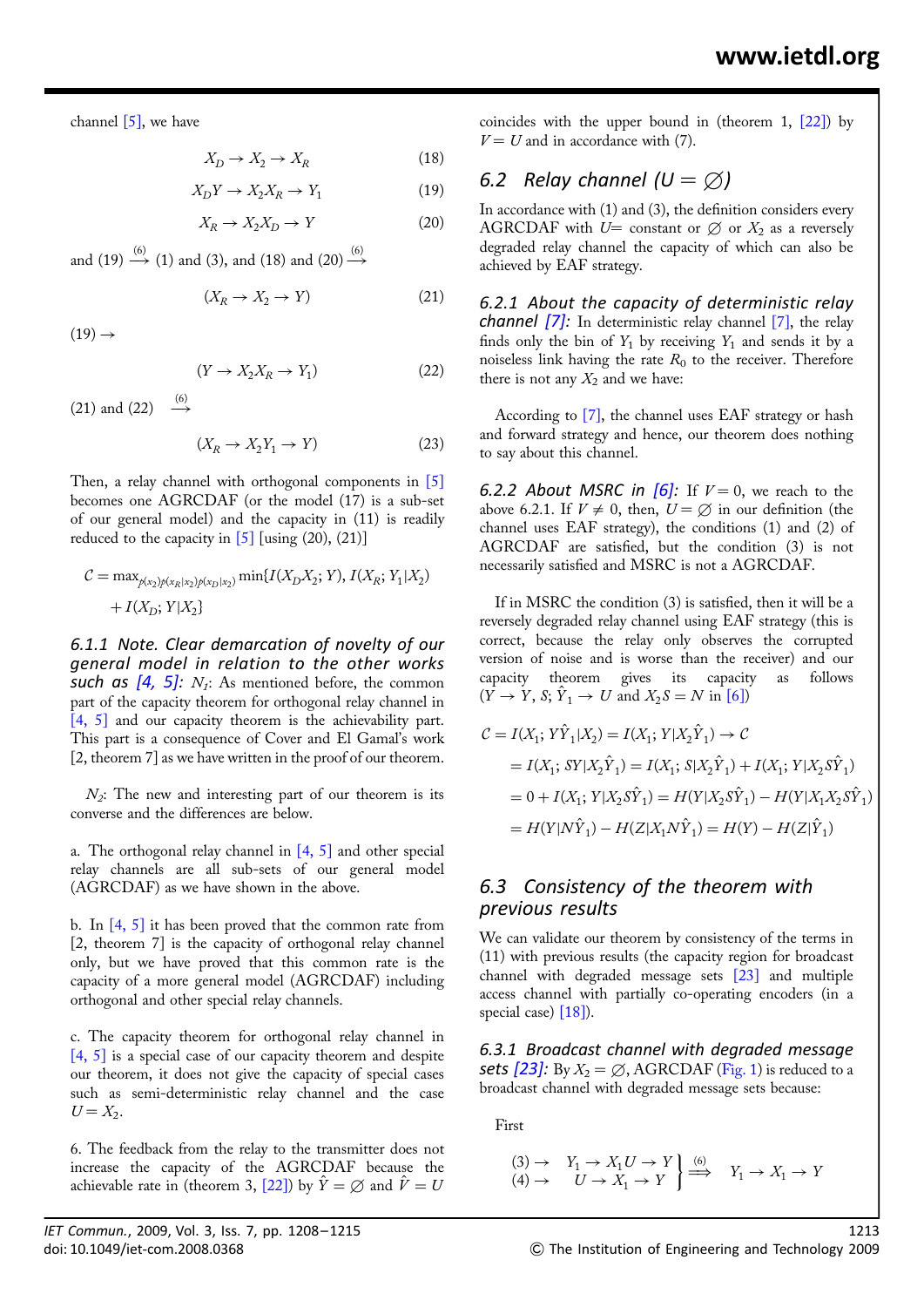Second

$$
I(U; Y_1) + I(X_1; Y|U) \stackrel{(2)}{\geq} I(U; Y) + I(X_1; Y|U)
$$
  
=  $I(X_1U; Y) \stackrel{(4)}{=} I(X_1; Y)$ 

Therefore min $\{I(X_1; Y), I(U; Y_1) + I(X_1; Y | U)\} = I(X_1; Y),$ hence, we can establish the capacity region for broadcast channel with degraded message sets from the terms in (11) as follows (as in  $\lceil 23 \rceil$ )

 $R_0 \le I(U; Y_1), \quad R_1 \le I(X_1; Y | U), \quad R_0 + R_1 \le I(X_1; Y)$ 

6.3.2 Multiple access channel with partially cooperating encoders (in a special case)  $[18]$ : In Fig. 1, we have one-sided co-operation between the transmitters (the relay and the transmitter), then, in [18]  $C_{21} = 0$ ,  $C_{12} = I(U; Y_1 | X_2)$ ,  $M_2 = \emptyset \rightarrow R_2 = 0$ , and from (11), the capacity region can be established the same as in [18].

# 7 Conclusion

We have defined AGRCDAF strategy and showed that at least the relay channels with known capacity are special cases of it. Also, we have shown that our capacity theorem is validated by its consistency with the capacity regions for broadcast channel with degraded message sets and multiple access channel with partially co-operating encoders (in a special case). We claim that the capacity of general relay channel might be described by one auxiliary random variable or more variables depending on how we define the role of the relay.

# 8 Acknowledgment

The authors would like to thank Prof. Rashvand and the anonymous reviewers for their helpful and invaluable comments. This work was accepted in part at the 2008 International Symposium on Information Theory and its Applications (ISITA 2008); was supported in part by Iran Telecommunications Research Center (contractT500- 20613) and Iran National Science Foundation.

# 9 References

[1] VAN DER MEULAN E.C.: 'Three-terminal communication channels', Adv. Appl. Probab., 1971, 3, pp. 120-154

[2] COVER T.M., EL GAMAL A.: 'Capacity theorems for the relay channel', IEEE Trans. Inf. Theory, 1979, 25, (5), pp. 572– 584

[3] EL GAMAL A., AREF M.: 'The capacity of semi deterministic relay channel', IEEE Trans. Inf. Theory, 1982, 28, (3), p. 576

[4] ZAHEDI S.: 'On reliable communications over relay networks'. PhD thesis, Stanford University, Stanford CA, August 2005

[5] EL GAMAL A., ZAHEDI S.: 'Capacity of A class of relay channels with orthogonal components', IEEE Trans. Inf. Theory, 2005, 51, (3), pp. 1815-1817

[6] ALEKSIC M., RAZAGHI P., YU W.: 'Capacity of a class of modulo-sum relay channels'. ISIT, 2007

[7] COVER T.M., KIM Y.-H.: 'Capacity of deterministic relay channels'. ISIT, 2007

[8] KRAMER G., GASTPAR M., GUPTA P.: 'Cooperative strategies and capacity theorems for relay networks', IEEE Trans. Inf. Theory, 2005, 51, (9), pp. 3037– 3063

[9] COVER T., EL GAMAL A., SALEHI M.: 'Multiple access channels with arbitrarily correlated sources', IEEE Trans. Inf. Theory, 1980, 26, (6), pp. 648-657

[10] DABORA R., SERVETTO S.D.: 'On the role of estimate and forward with time sharing in cooperative communications', IEEE Trans. Inf. Theory, 2008, 54, (10), pp. 4409–4431

[11] KANG W., ULUKAS S.: 'A new achievability scheme for the relay channel'. IEEE ITW, 2007

[12] HAN T.S., KOBAYASHI K.: 'A new achievable rate for the interference channel', IEEE Trans. Inf. Theory, 1981, 27,  $(1)$ , pp. 49-60

[13] CHONG H.F., MOTANI M., GARG H.K.: 'Capacity theorems for the Z-channel', IEEE Trans. Inf. Theory, 2007, 51, (4), pp. 1348– 1364

[14] DEVROYE N., MITRAN P., TAROKH V.: 'Achievable rates in cognitive radio channel', IEEE Trans. Inf. Theory, 2006, 52, (5), pp. 1813– 1827

[15] COVER T.M.: 'Comments on broadcast channels', IEEE Trans. Inf. Theory, 1998, 44, (6), pp. 2524– 2530

[16] ONG L., MOTANI M.: 'Coding strategies for multiple-access channels with feedback and correlated sources', IEEE Trans. Inf. Theory, 2007, 53, (10), pp. 3476-3497

[17] GELFAND S., PINSKER M.: 'Coding for channels with random parameters', Probl. Control Inf. Theory, 1980, 9, (1), pp. 19– 31

[18] WILLEMS F.J.: 'The discrete memoryless multiple access channel with partially cooperating encoders', IEEE Trans. Inf. Theory, 1983, 29, (3), pp. 441-448

[19] KORNER J., MARTON K.: 'A source network problem involving the comparison of two channels ii'.